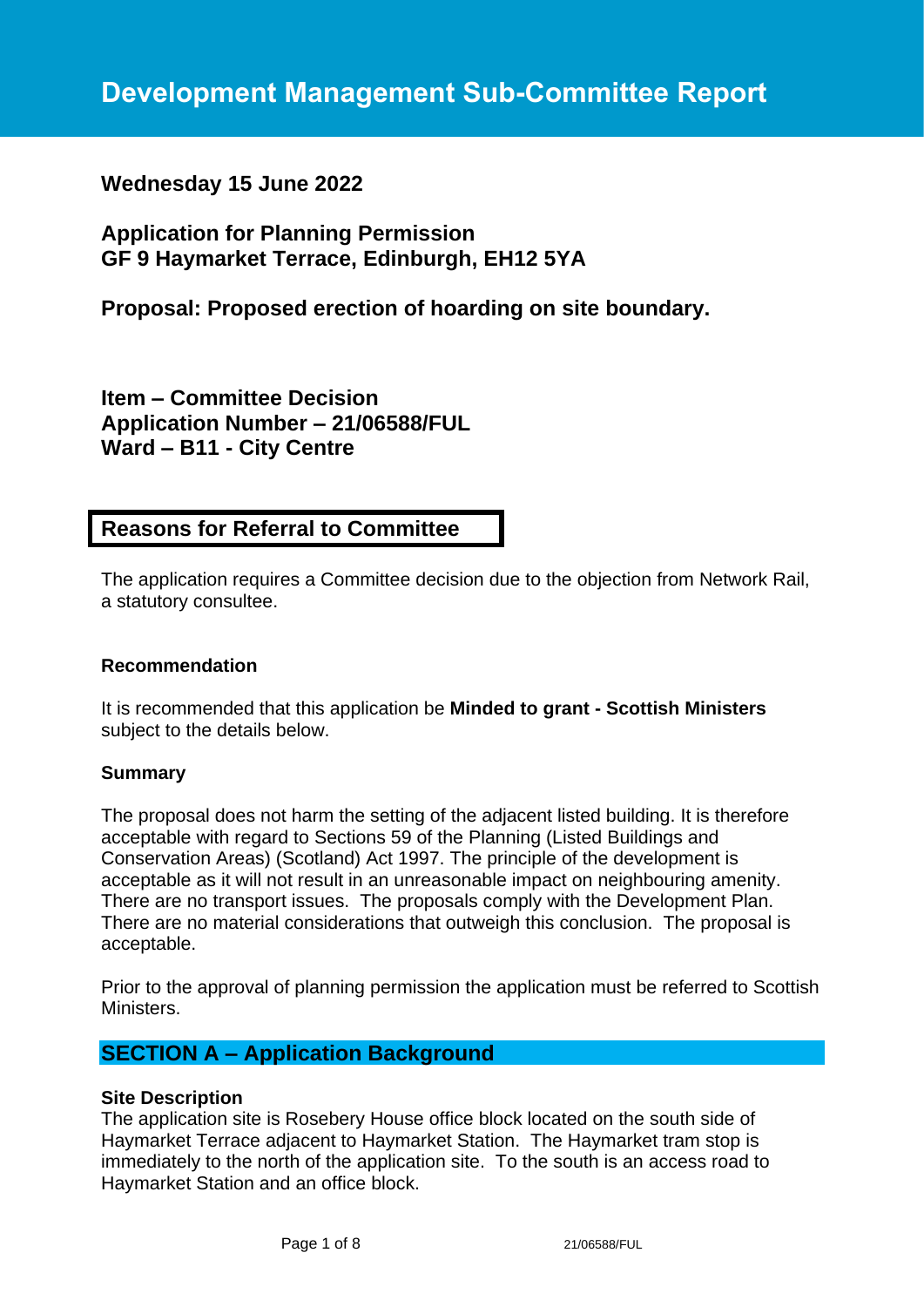Haymarket Station is a category A listed building (listed 27/10/1964 ref 26901)

# **Description Of The Proposal**

The amended application proposes the erection of hoarding and heras fencing around the perimeter of the land ownership boundary of Rosebery House. The proposed hoarding will be a maximum height of 2440mm. Vehicle access gates are proposed in the western boundary of the hoarding. The proposals have been amended to remove any structures from the public road (footway).

## **Supporting Information**

No information has been submitted in support of the application.

## **Relevant Site History**

No relevant site history.

## **Other Relevant Site History**

Planning Application 21/03756/FUL - Proposed Demolition of Existing office and redevelopment of site for office development - pending consideration.

## **Pre-Application process**

There is no pre-application process history.

## **Consultation Engagement**

Network Rail

Historic Environment Scotland

Transport Planning

Refer to Appendix 1 for a summary of the consultation response.

## **Publicity and Public Engagement**

**Date of Neighbour Notification:** 22 December 2021 **Date of Renotification of Neighbour Notification:** Not Applicable **Press Publication Date(s):** Not Applicable; **Site Notices Date(s):** Not Applicable; **Number of Contributors: 1**

# **Section B - Assessment**

### **Determining Issues**

Due to the proposals relating to a listed building(s), this report will first consider the proposals in terms of Section 59 of the Planning (Listed Buildings and Conservation Areas) (Scotland) Act 1997: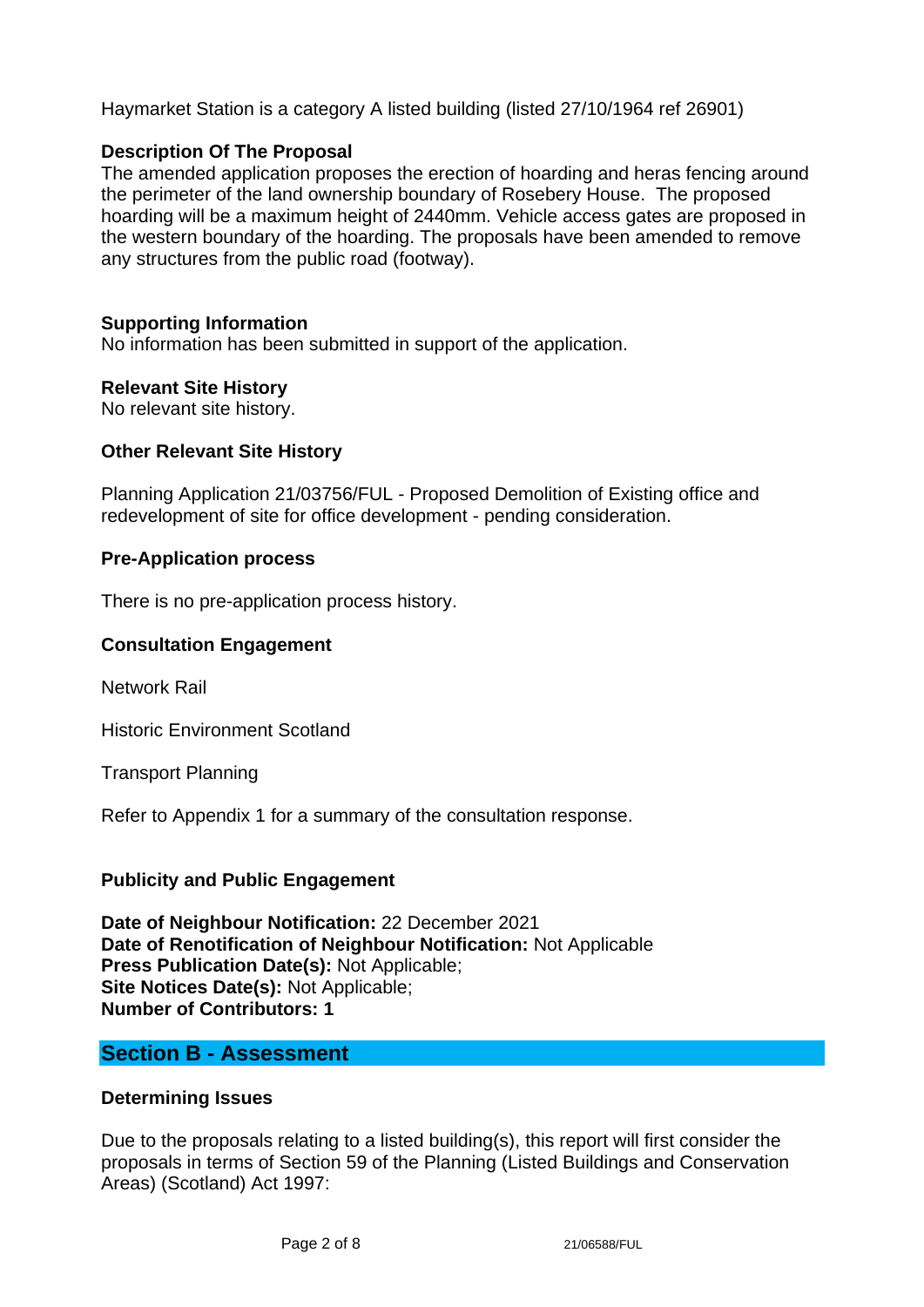- − Is there a strong presumption against granting planning permission due to the development harming the listed building or its setting?
- − If the strong presumption against granting planning permission is engaged, are there any significant public interest advantages of the development which can only be delivered at the scheme's proposed location that are sufficient to outweigh it?

This report will then consider the proposed development under Sections 25 and 37 of the Town and Country Planning (Scotland) Act 1997 (the 1997 Act):

Do the proposals comply with the development plan?

If the proposals do comply with the development plan, are there any compelling material considerations for not approving them?

If the proposals do not comply with the development plan, are there any compelling material considerations for approving them?

In the assessment of material considerations this report will consider:

- − the Scottish Planning Policy presumption in favour of sustainable development, which is a significant material consideration due to the development plan being over 5 years old;
- − equalities and human rights;
- − public representations and
- − any other identified material considerations.

### **Assessment**

To address these determining issues, it needs to be considered whether:

## **a) The proposals harm the listed building and its setting?**

The following HES guidance is relevant in the determination of this application:

− Managing Change: Setting

The proposed fencing is adjacent to the existing Rosebery House. The nearest part of the A listed Haymarket Station to the fence is that of the new extension. The fence is of an appropriate scale and position to ensure that the setting of Haymarket Station is unaffected by the proposals.

### **Conclusion in relation to the listed building**

The proposal is acceptable with regard to Section 59 of the Planning (Listed Buildings and Conservation Areas) (Scotland) Act 1997 and relevant HES guidance.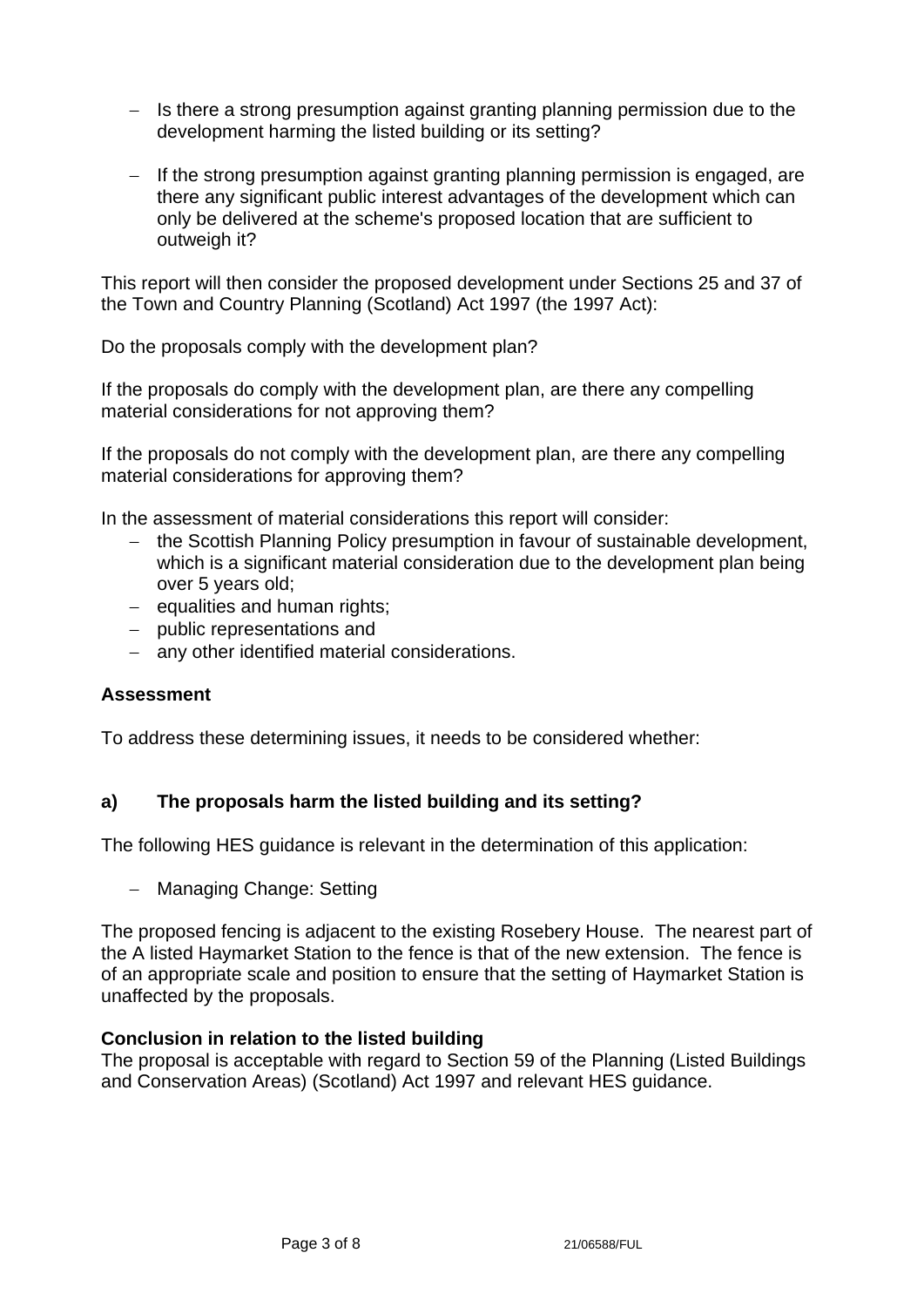# **b) The proposals comply with the development plan?**

The development plan comprises the Strategic and Local Development Plans. The relevant Edinburgh Local Development Plan 2016 (LDP) policies to be considered are:

- − LDP Environment policy Env 3
- − LDP Design policies Des 4 and Des 5
- − LDP Transport Policy TRA 9

The non-statutory 'Listed Buildings and Conservation Area' guidance is a material consideration that is relevant when considering policy Env 3.

## Listed Building

The impact on the listed building, its setting and the setting of neighbouring listed buildings has been assessed in section a) above which concluded that the special architectural and historic interest of the building would not be harmed and the setting of the listed buildings would be preserved. As the proposal complies with the statutory test, it therefore also complies with LDP policy ENV3.

## Amenity

Policies Des 4 and Des 5 seek to ensure that any proposed development will not have an adverse impact on the overall setting of the area. The areas of hoarding have been revised to reduce the visual impact. Heras fencing has been introduced in places and the building line is also used to create a boundary edge. The building is positioned away from any residential property and there are no issue relating to daylighting/ sunlight from the proposals. The proposals have been appropriately amended to reduce the impact on the area.

Concerns have been raised with regard to the long term maintenance of the hoarding and the opportunity the hoarding creates for graffiti in the area. The applicant advises that the hoarding will be painted. However, no specific details of the finish have been submitted. A condition is proposed that requires further details of the finish of the hoarding to be agreed along with a scheme of maintenance.

### Transport Matters

Policy Tra 9 of the LDP seeks to ensure that no development will obstruct a public right of way or route. The application has been amended to remove some areas of hoarding from the footway and use the building as a means of security boundary. The hoarding has also been positioned back from the entrance to the west of the site to allow a vehicle to pull off the public road. Transport Planning has reviewed the application and have no comments to make.

Network Rail has submitted an objection to the application on the basis that the current arrangements for event queuing at Haymarket Station would be adversely impacted by the proposals. The queuing crosses over private land, the application site, and the hoarding would remove the ability to use the site for queuing. Whilst recognising that Network Rail has objected to the application it is considered that this is a separate matter outwith the planning system in terms of the access arrangements between the applicant and Network Rail. The matter cannot be resolved as part of the consideration of a planning application.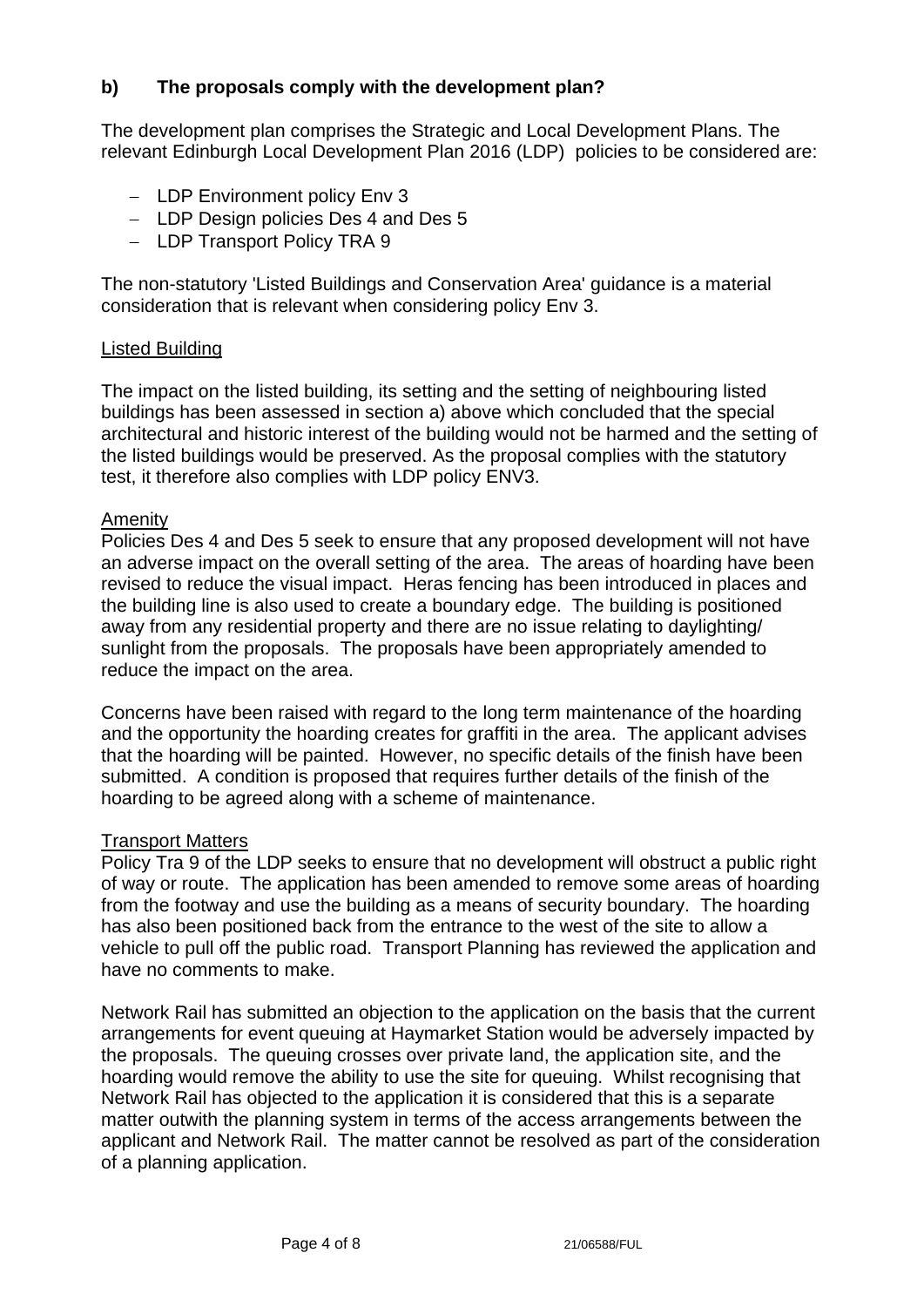Due to the objection received from Network Rail the application requires to be referred to Scottish Minsters should Committee determine to approve the proposals.

# **Conclusion in relation to the Development Plan**

The proposed development has been amended to ensure that there is no adverse impact on pedestrian movement within the area. The proposals comply with the Development Plan.

# **c) There are any other material considerations which must be addressed?**

The following material planning considerations have been identified:

## SPP - Sustainable development

Scottish Planning Policy (SPP) is a significant material consideration due to the LDP being over 5 years old. Paragraph 28 of SPP gives a presumption in favour of development which contributes to sustainable development. Paragraph 29 outlines the thirteen principles which should guide the assessment of sustainable development.

The proposal complies with Paragraph 29 of SPP.

### Emerging policy context

The Draft National Planning Framework 4 is being consulted on at present and has not been adopted. As such, little weight can be attached to it as a material consideration in the determination of this application.

While City Plan 2030 represents the settled will of the Council, it has not yet been submitted to Scottish Ministers for examination. As such, little weight can be attached to it as a material consideration in the determination of this application.

### Equalities and human rights

Due regard has been given to section 149 of the Equalities Act 2010. No impacts have been identified.

Consideration has been given to human rights. No impacts have been identified through the assessment and no comments have been received in relation to human rights.

### Public representations

West End Community Council have raised the following matters:

*material considerations* - addressed in part b) above

- − neighbourhood blight hoarding may be in place for a number of years:
- − Match day station access
- − appearance and finish
- − sustainability the proposal has been amended to reduce the amount of hoarding proposed and has introduced heras fencing and parts of the building to provide security.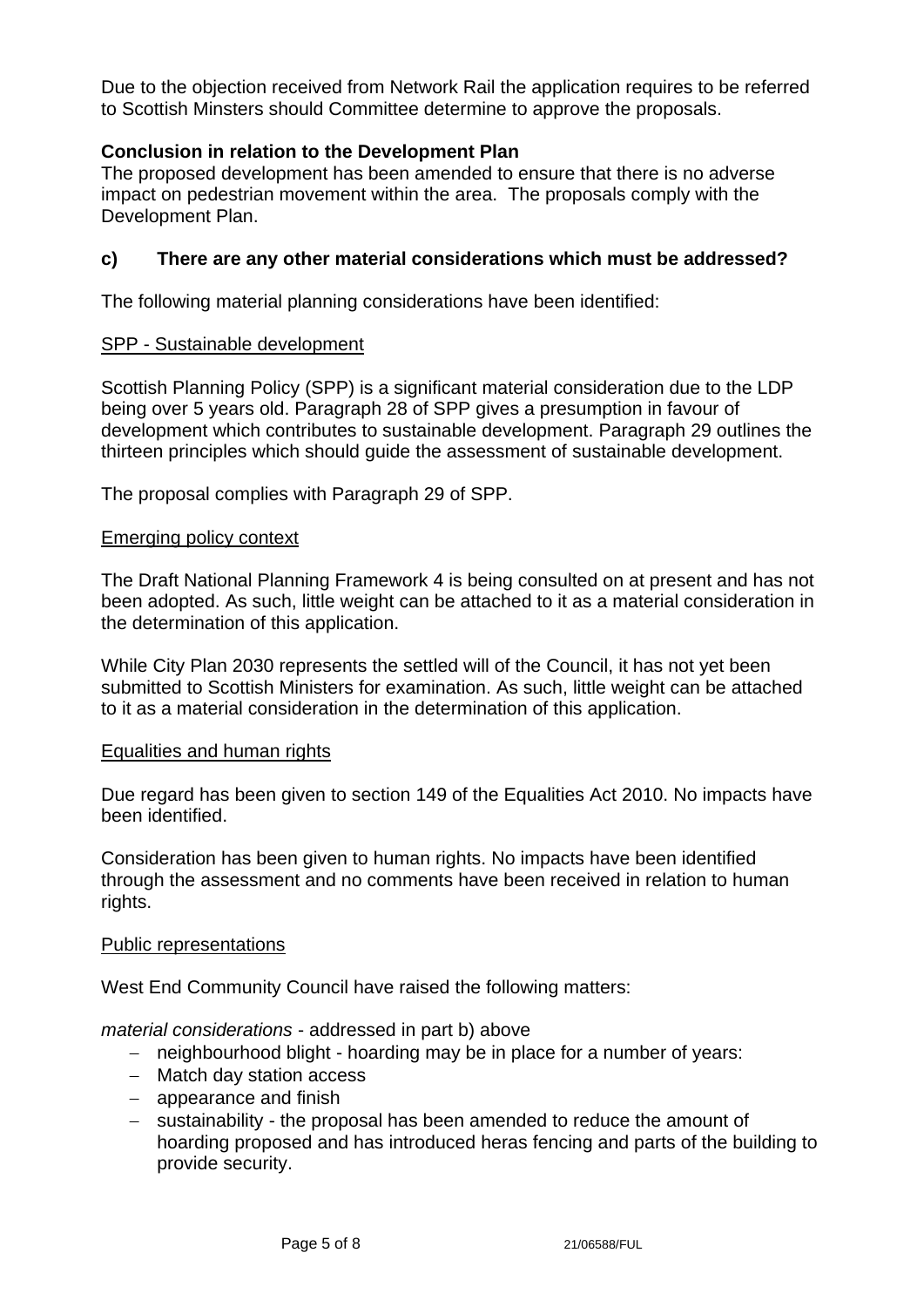## **Conclusion in relation to identified material considerations**

The proposals do not raise any issues in relation to other material considerations identified.

## **Overall conclusion**

The proposal does not harm the setting of the adjacent listed building. It is therefore acceptable with regard to Sections 59 of the Planning (Listed Buildings and Conservation Areas) (Scotland) Act 1997. The principle of the development is acceptable as it will not result in an unreasonable impact on neighbouring amenity. There are no transport issues. The proposals comply with the Development Plan. There are no material considerations that outweigh this conclusion. The proposal is acceptable.

Prior to the approval of planning permission the application must be referred to Scottish Ministers.

# **Section C - Conditions/Reasons/Informatives**

The recommendation is subject to the following;

## **Conditions :-**

- 1. Prior to the erection of the hoarding a scheme of the painting and ongoing maintenance shall be agreed in writing with the Planning Authority and shall be implemented thereafter.
- 2. The proposed hoarding and heras fencing shall be removed within 3 years of the date of this permission.

## **Reasons** :-

- 1. In the interest of the amenity of the area.
- 2. In recognition of the temporary nature of the proposals.

## **Background Reading/External References**

To view details of the application go to the Planning Portal

**Further Information -** [Local Development Plan](https://www.edinburgh.gov.uk/local-development-plan-guidance-1/edinburgh-local-development-plan/1)

**Date Registered: 16 December 2021**

### **Drawing Numbers/Scheme**

1 and 2a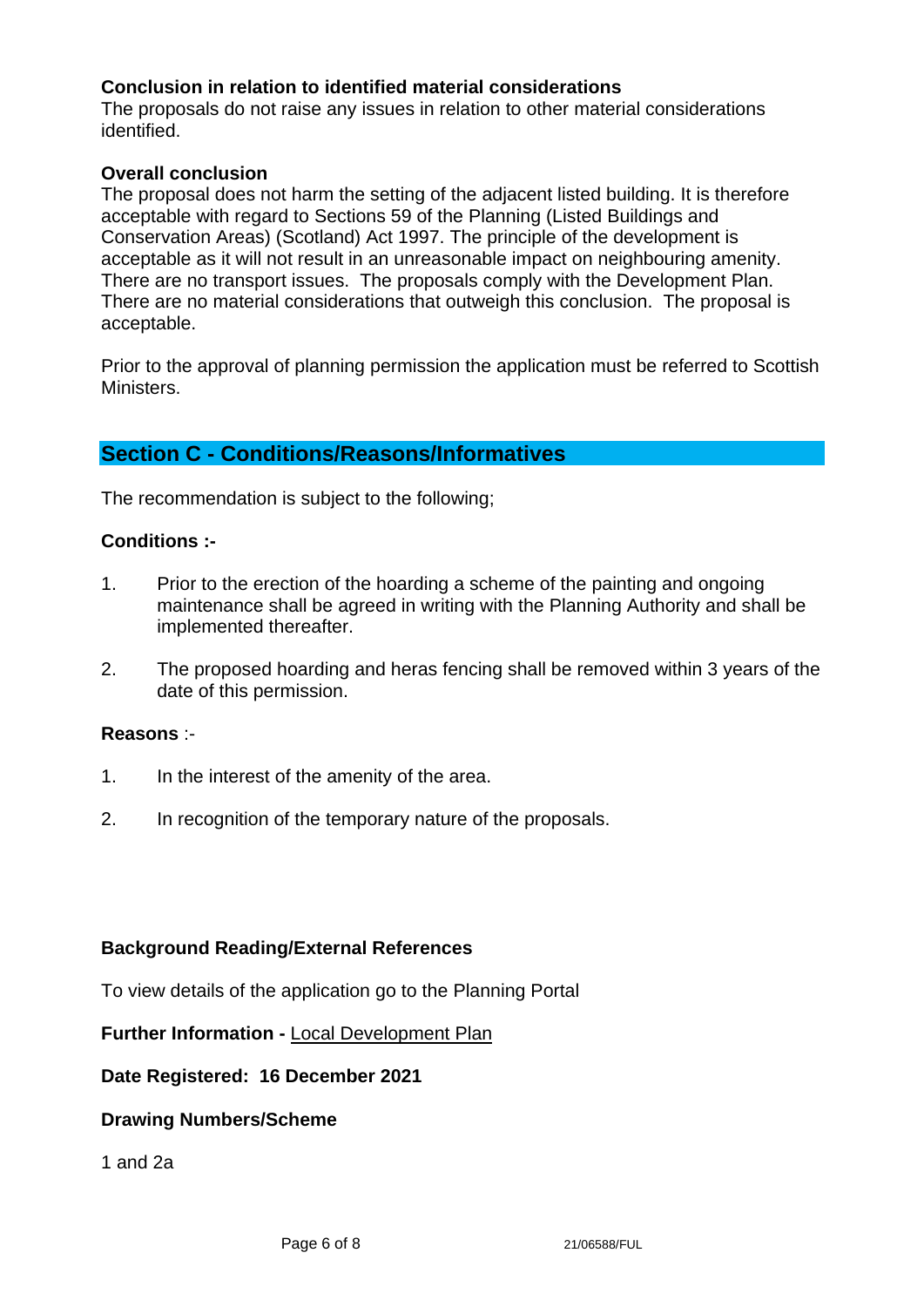# **David Givan Chief Planning Officer PLACE The City of Edinburgh Council**

Contact: Elaine Campbell, Team manager E-mail:elaine.campbell@edinburgh.gov.uk